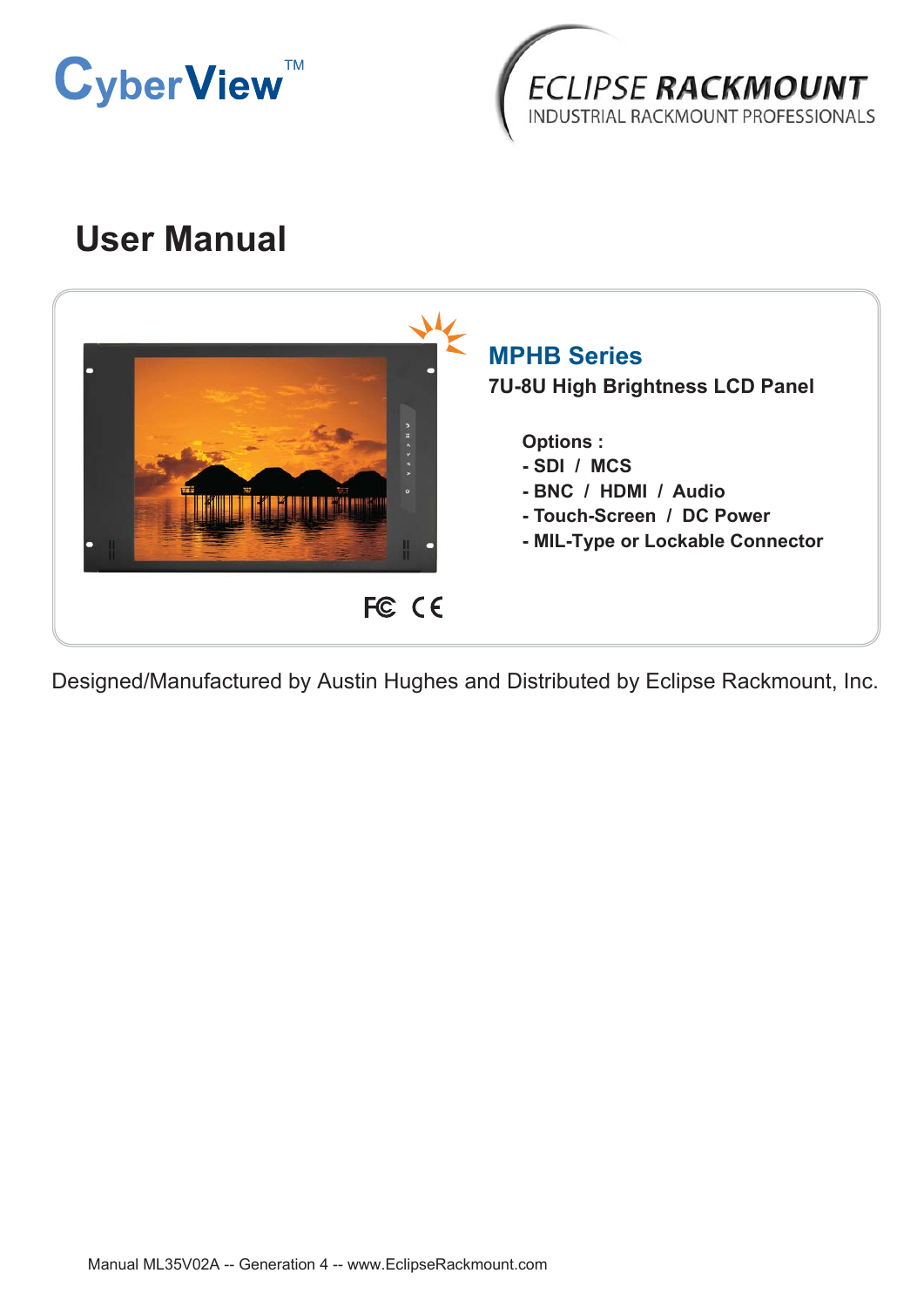### **Legal Information**

First English printing, October 2002

Information in this document has been carefully checked for accuracy; however, no guarantee is given to the correctness of the contents. The information in this document is subject to change without notice. We are not liable for any injury or loss that results from the use of this equipment.

#### **Safety Instructions**

#### **Please read all of these instructions carefully before you use the device. Save this manual for future reference.**

- Unplug equipment before cleaning. Don't use liquid or spray detergent; use a moist cloth.
- Keep equipment away from excessive humidity and heat. Preferably, keep it in an air-conditioned environment with temperatures not exceeding 40º Celsius (104º Fahrenheit).
- When installing, place the equipment on a sturdy, level surface to prevent it from accidentally falling and causing damage to other equipment or injury to persons nearby.
- When the equipment is in an open position, do not cover, block or in any way obstruct the gap between it and the power supply. Proper air convection is necessary to keep it from overheating.
- Arrange the equipment's power cord in such a way that others won't trip or fall over it.
- If you are using a power cord that didn't ship with the equipment, ensure that it is rated for the voltage and current labeled on the equipment's electrical ratings label. The voltage rating on the cord should be higher than the one listed on the equipment's ratings label.
- Observe all precautions and warnings attached to the equipment.
- If you don't intend on using the equipment for a long time, disconnect it from the power outlet to prevent being damaged by transient over-voltage.
- Keep all liquids away from the equipment to minimize the risk of accidental spillage. Liquid spilled on to the power supply or on other hardware may cause damage, fire or electrical shock.
- Only qualified service personnel should open the chassis. Opening it yourself could damage the equipment and invalidate its warranty.
- If any part of the equipment becomes damaged or stops functioning, have it checked by qualified service personnel.

#### **What the warranty does not cover**

- Any product, on which the serial number has been defaced, modified or removed.
- Damage, deterioration or malfunction resulting from:
	- $\Box$  Accident, misuse, neglect, fire, water, lightning, or other acts of nature, unauthorized product modification, or failure to follow instructions supplied with the product.
	- $\Box$  Repair or attempted repair by anyone not authorized by us.
	- $\Box$  Any damage of the product due to shipment.
	- $\Box$  Removal or installation of the product.
	- $\Box$  Causes external to the product, such as electric power fluctuation or failure.
	- $\Box$  Use of supplies or parts not meeting our specifications.
	- $\Box$  Normal wear and tear.
	- $\Box$  Any other causes which does not relate to a product defect.
- Removal, installation, and set-up service charges.

#### **Regulatory Notices Federal Communications Commission (FCC)**

This equipment has been tested and found to comply with the limits for a Class B digital device, pursuant to Part 15 of the FCC rules. These limits are designed to provide reasonable protection against harmful interference in a residential installation.

Any changes or modifications made to this equipment may void the user's authority to operate this equipment. This equipment generates, uses, and can radiate radio frequency energy and, if not installed and used in accordance with the instructions, may cause harmful interference to radio communications.

However, there is no guarantee that interference will not occur in a particular installation. If this equipment does cause harmful interference to radio or television reception, which can be determined by turning the equipment off and on, the user is encouraged to try to correct the interference by one or more of the following measures:

- Re-position or relocate the receiving antenna.
- Increase the separation between the equipment and receiver.
- Connect the equipment into an outlet on a circuit different from that to which the receiver is connected.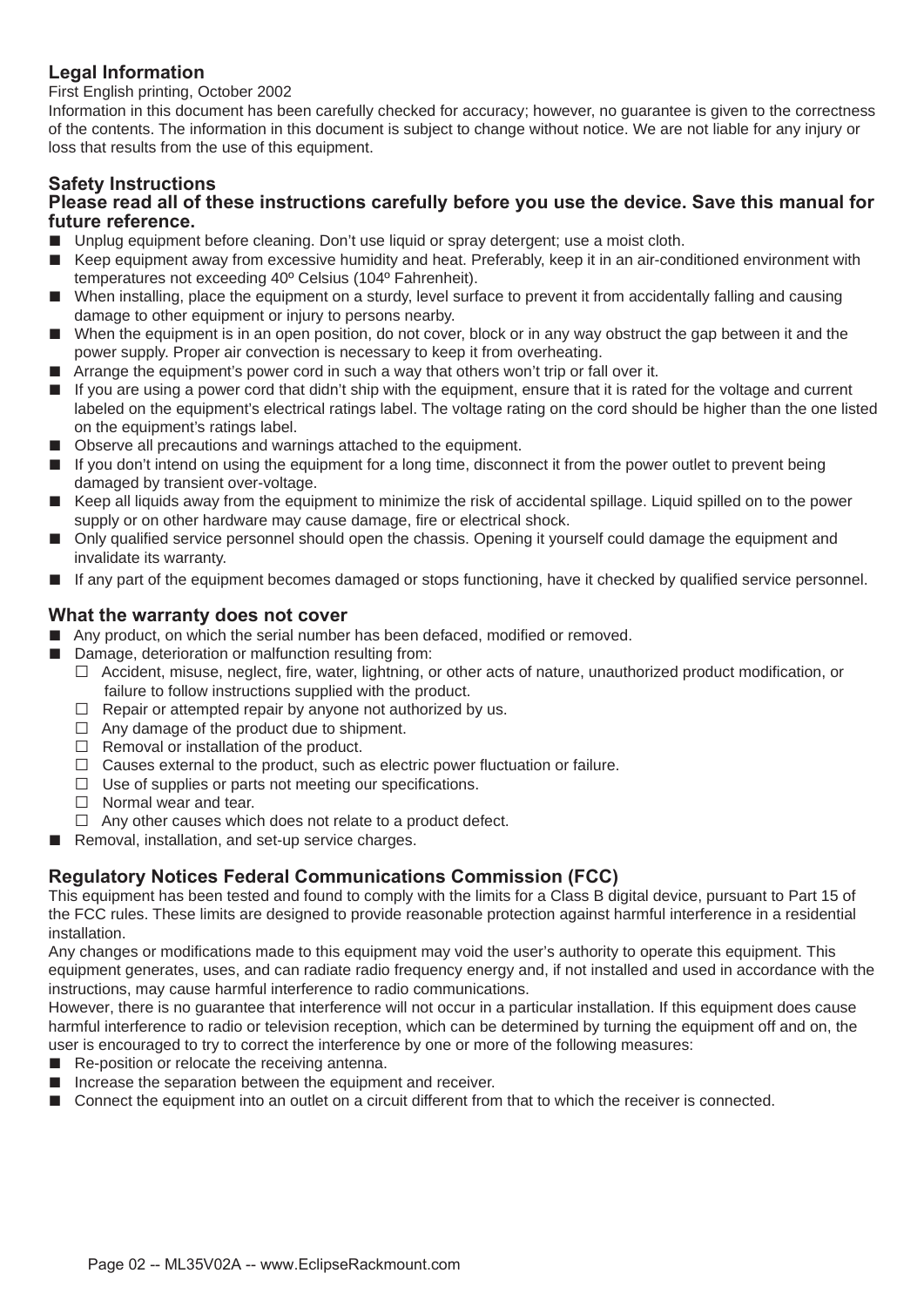## **Contents**

### **< Part. 1 > MPHB-17 / MPHB-19**

| 1.1 | <b>Package Contents</b>        | P <sub>1</sub> |
|-----|--------------------------------|----------------|
| 1.2 | Structure Diagram & Dimensions | $P.1 - 3$      |
| 1.3 | Installation                   | P4             |

### **< Part. 2 > Specifications / OSD / Remote Controller**

| 2.1 | <b>Product Specifications</b>     | $P.5 - 6$ |
|-----|-----------------------------------|-----------|
| 2.2 | On-Screen Display Operation (OSD) | $P.7 - 8$ |

## **< Part. 3 > Options**

| 3.1 | 3G / HD / SD-SDI Broadcast-grade input (except MPHB-17) | P.9  |
|-----|---------------------------------------------------------|------|
| 3.2 | <b>MCS</b> Multi-Display Control Solution               | P.10 |
| 3.3 | AV2.2D Upgrade: DVI-D + VGA + BNC + S-Video + Audio     | P.11 |
| 3.4 | AV2.2H Upgrade: HDMI + VGA + BNC + S-Video + Audio      | P.11 |
| 3.5 | H17" / H19" Touch-Screen : Resistive, Capacitive        | P.12 |
| 3.6 | 48V, 24V or 12VDC power                                 | P.13 |
| 3.7 | <b>MIL-Type or Lockable Connector</b>                   | P.14 |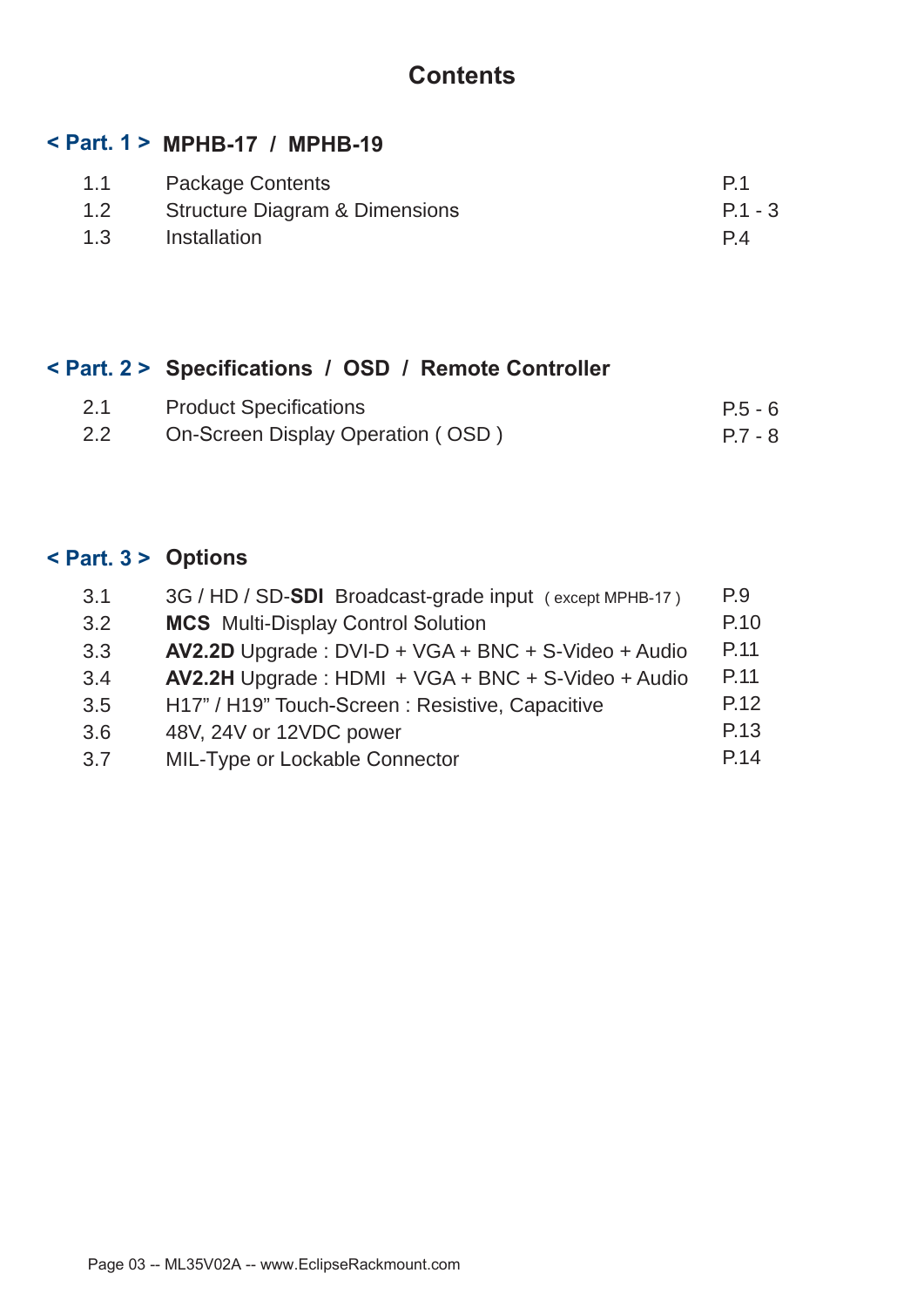### **Before Installation**

- It is very important to mount the equipment in a suitable cabinet or on a stable surface.
- Make sure the place has a good ventilation, is out of direct sunlight, away from sources of excessive dust, dirt, heat, water, moisture and vibration.

### **Unpacking**

The equipment comes with the standard parts shown in package content. Check and make sure they are included and in good condition. If anything is missing, or damaged, contact the supplier immediately.

### **How To Clean Your LCD Monitor**

### **A** Caution :

- To avoid the risk of electric shock, make sure your hands are dry before unplugging your monitor from or plugging your monitor into an electrical outlet.
- When you clean your monitor, do not press down on the LCD screen. Pressing down on the screen can scratch or damage your display. Pressure damage is not covered under warranty.
- Use only cleansers made specifically for cleaning monitors and monitor screens. Cleansers not made to clean monitors and monitor screens can scratch the LCD display or strip off the finish.
- Do not spray any kind of liquid directly onto the screen or case of your monitor. Spraying liquids directly onto the screen or case can cause damage which is not covered under warranty.
- Do not use paper towels or abrasive pads to clean your monitor. Using an abrasive pad or any wood based paper product such as paper towels can scratch your LCD screen.

### **Cleaning Your Monitor**

To clean your LCD safely, please follow these steps :

- Disconnect the power cord. **1**
- (2) Gently wipe the surface using a clean, dry microfiber cloth. Use as little pressure as possible.

### **Cleaning Tough Marks and Smudges**

To remove tough marks and smudges, please follow these steps :

- $\bigcirc$  Disconnect the power cord.
- (2) Spray a small amount of non-abrasive cleanser on a microfiber cloth.

**Caution : Do not spray or apply any liquids directly onto the monitor. Always apply the solution to your microf ber cloth f rst, not directly on the parts you are cleaning.**

- Gently wipe the surface. Use as little pressure as possible. **3**
- Wait until your monitor is completely dry before plugging it in and powering it up. **4**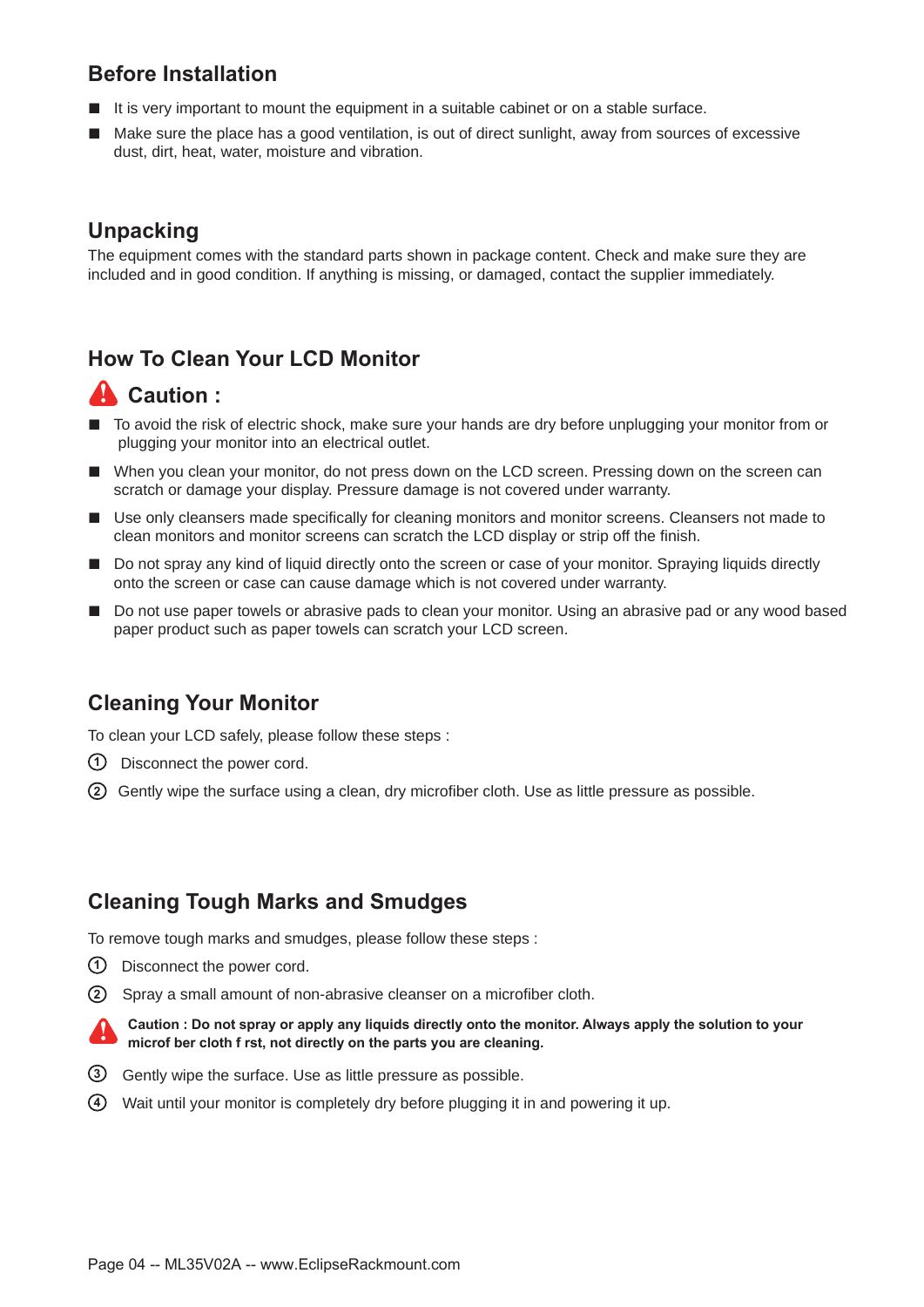### **< 1.1 > Package Contents < Part 1 >**



**MPHB-17 or MPHB-19 X 1 6ft VGA cable X 1 Power adapter X 1 Power cord X 1**

### **< 1.2 > Structure Diagram**

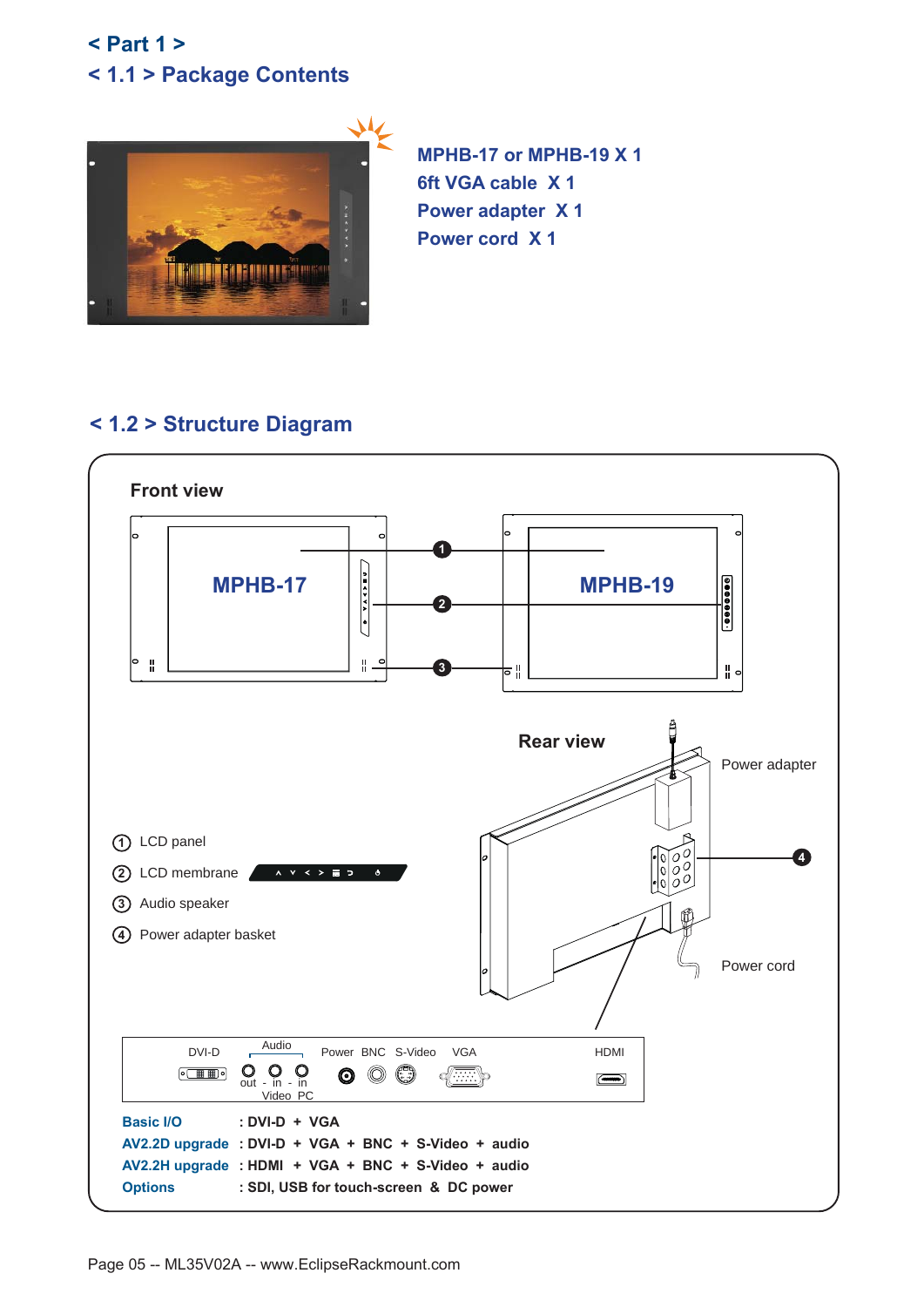### **< 1.2 > Dimensions -**

#### **Front View Side View**



UNIT : mm 1mm = 0.03937 inch **Bottom View**



| <b>Model</b> | <b>Product Dimension</b> | <b>Packing Dimension</b> | <b>Net</b> | <b>Gross</b> |
|--------------|--------------------------|--------------------------|------------|--------------|
|              | $(W \times D \times H)$  | $(W \times D \times H)$  | Weight     | Weight       |
| MPHB-17      | 480 x 54.2 x 310 mm      | 529 x 124 x 495 mm       | 6 kg       | 8.5 kg       |
|              | 18.9 x 2.1 x 12.2 inch   | 20.8 x 4.9 x 19.5 inch   | $13$ lbs   | 19 lbs       |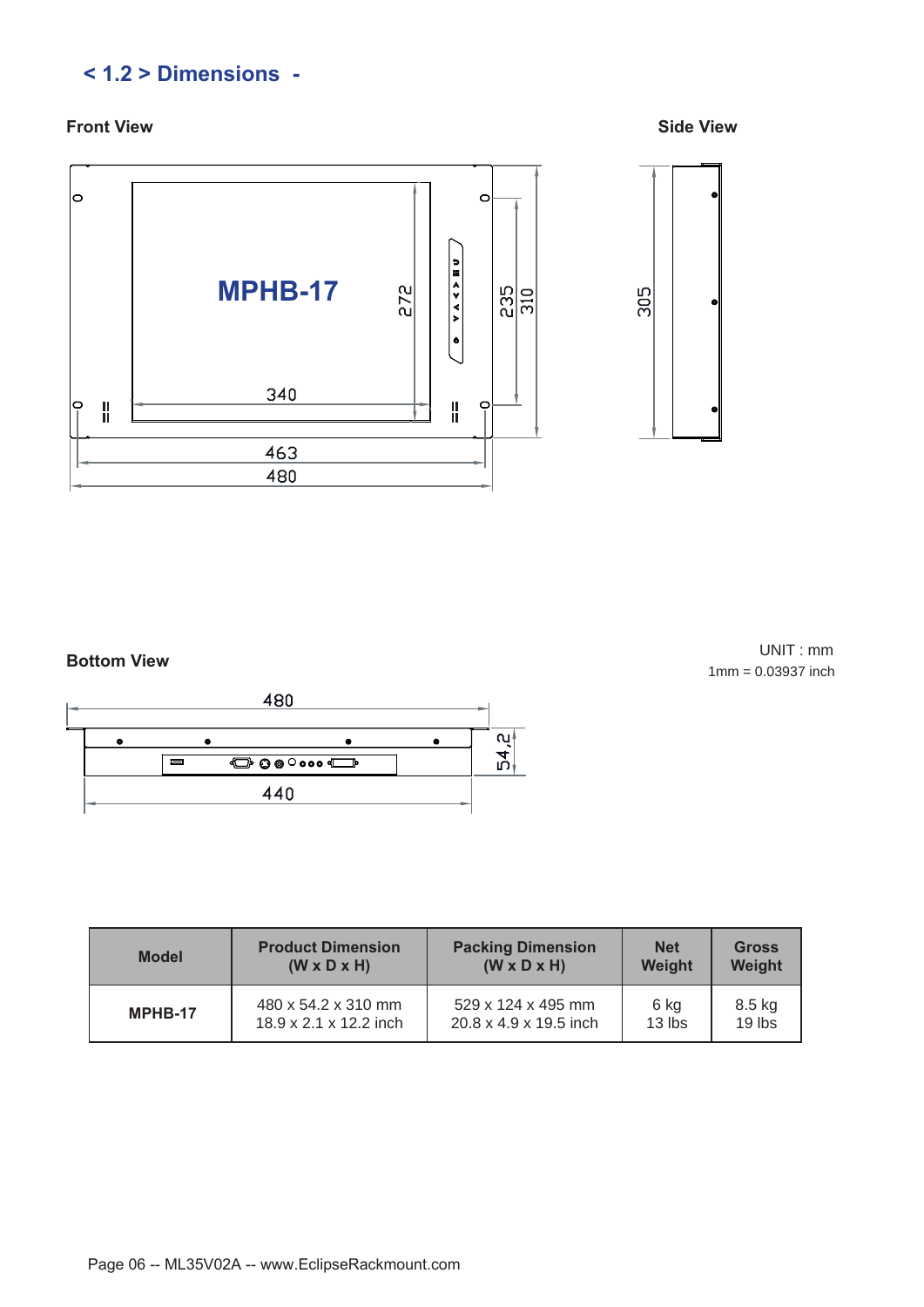### **< 1.2 > Dimensions -**

#### **Front View Side View**



UNIT : mm 1mm = 0.03937 inch **Bottom View**



| <b>Model</b> | <b>Product Dimension</b>         | <b>Packing Dimension</b> | <b>Net</b> | <b>Gross</b> |
|--------------|----------------------------------|--------------------------|------------|--------------|
|              | $(W \times D \times H)$          | $(W \times D \times H)$  | Weight     | Weight       |
| MPHB-19      | 480 x 53.3 x 354.8 mm            | 529 x 124 x 495 mm       | $6.5$ kg   | 9 kg         |
|              | $18.9 \times 2.1 \times 14$ inch | 23 x 4.9 x 20.8 inch     | $14$ lbs   | 20 lbs       |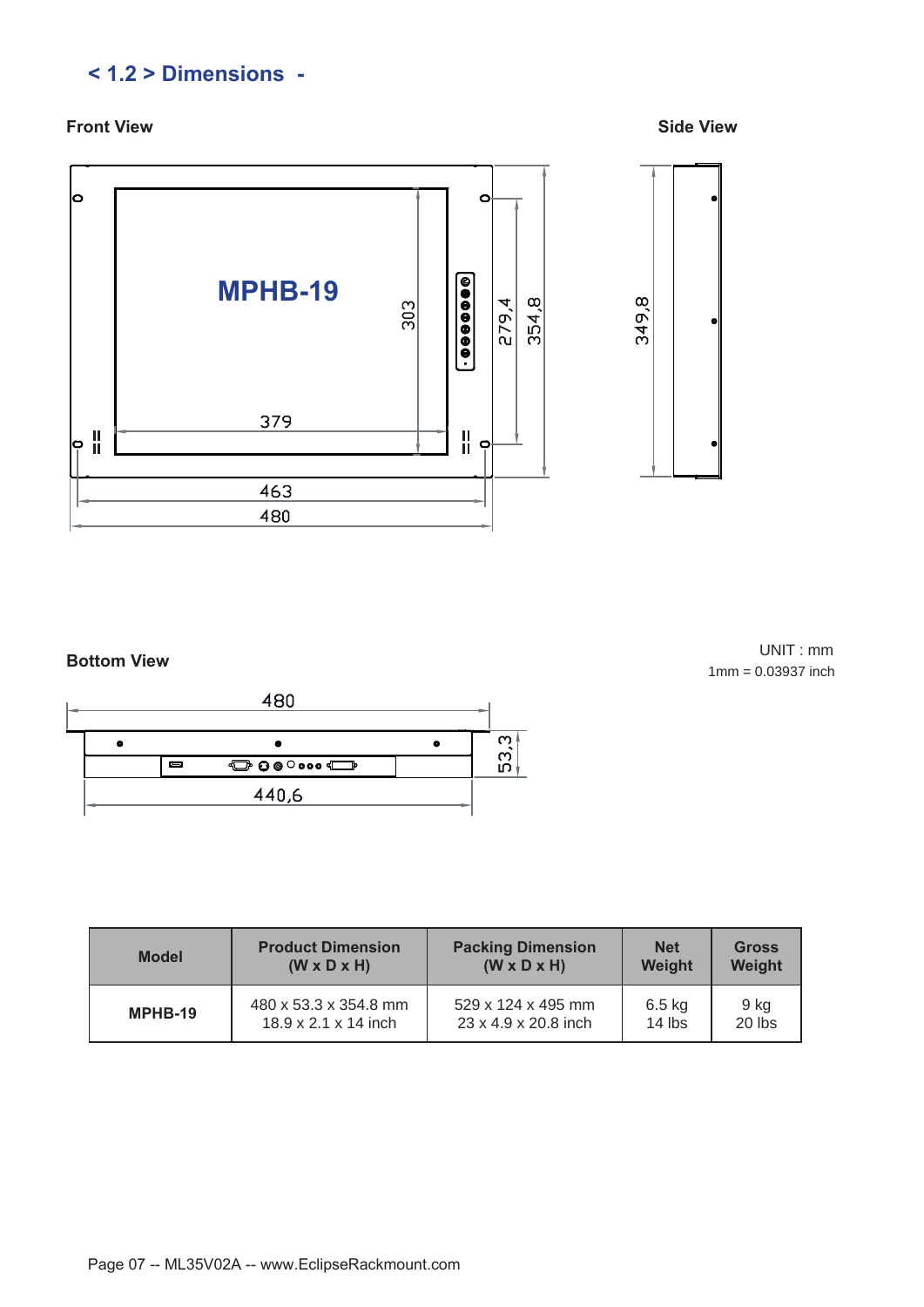### **< 1.3 > Installation MPHB-17 / 19**





■ Mount the display panel with M6 screw set.

■ M6 screw x 4 pcs required (Left & right side). **M6 screw sets are not provided.**



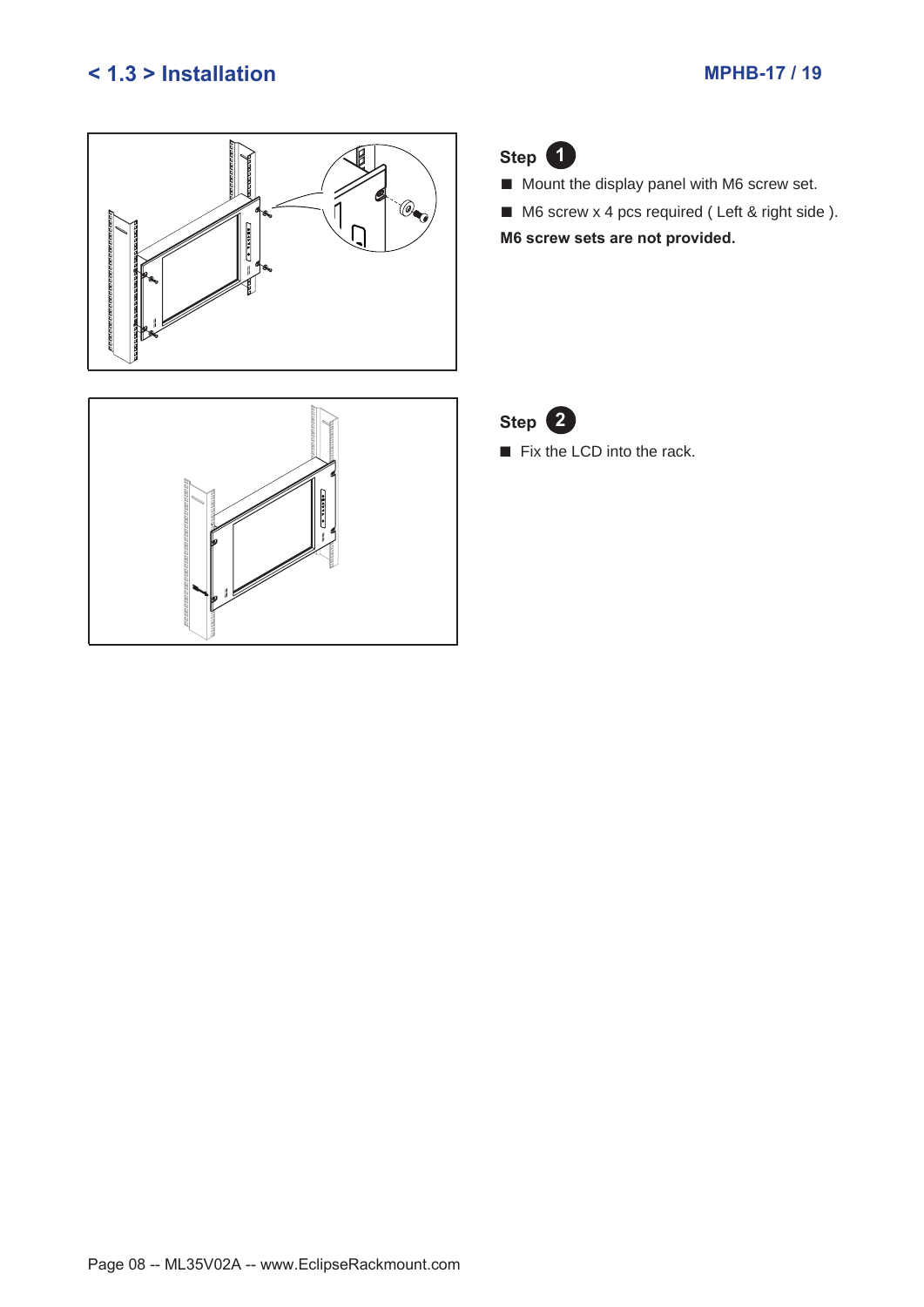### **< 2.1 > Product Specifications < Part 2 >**

| <b>LCD</b>   |                              | MPHB-17               | MPHB-19                |
|--------------|------------------------------|-----------------------|------------------------|
| <b>Panel</b> | Panel Size (diagonal)        | 17-inch TFT color LCD | 19-inch TFT color LCD  |
|              | Display pixel (dots x lines) | 1280 x 1024           | 1280 x 1024            |
|              | Brightness (typ.)            | 1000                  | 1000                   |
|              | Contrast Ratio (typ.)        | 1000:1                | 1000:1                 |
|              | Color                        | 16.7 M                | 16.7 M                 |
|              | Viewing Angle (L/R/U/D)      | 85/85/80/80           | 80/80/80/80            |
|              | Response Time (ms)           | 5                     | 5                      |
|              | Dot pitch (mm)               | 0.264                 | 0.294                  |
|              | Display Area (mm)            | 337.92H x 270.33V     | 376.32H x 301.05V      |
|              | Surface treatment            | Anti-glare            | Haze 25%, Hard-coating |
|              | Surface hardness             | 3H                    | 3H                     |
|              | <b>Backlight Type</b>        | LED                   | <b>LED</b>             |
|              | MTBF (hrs)                   | 50,000                | 50,000                 |

| <b>Video</b>        | Digital         | <b>HDMI</b>     | HDMI 1.1, CEA-861-D       |
|---------------------|-----------------|-----------------|---------------------------|
| <b>Connectivity</b> |                 | <b>DVI</b>      | DVI-D, TMDS single link   |
|                     | Analog          | <b>VGA</b>      | Analog 0.7Vp-p            |
|                     | Plug & Play     | Composite (BNC) | NTSC & PAL                |
|                     |                 | S-Video (4-pin) | NTSC & PAL                |
|                     |                 | DVI / VGA       | VESA EDID structure 1.3   |
|                     | Synchronization | <b>VGA</b>      | Separate, Composite & SOG |

| <b>Audio</b>        | Audio Input                                  | Connector                | 3.5mm stereo jack |
|---------------------|----------------------------------------------|--------------------------|-------------------|
| <b>Connectivity</b> |                                              | Impedance / Power level  | $30k\Omega/750mV$ |
|                     | <b>Audio Output</b><br><b>Speaker Output</b> | Connector                | 3.5mm stereo jack |
|                     |                                              | Resistance / Power level | $30k\Omega/2.8V$  |
|                     |                                              | Power                    | $2 \times 2W$     |

\*When the audio output is connected, speaker output is OFF

| <b>Power</b> | Power Supply             | Range             | Auto-sensing 100 to 240VAC,<br>$50/60$ Hz |
|--------------|--------------------------|-------------------|-------------------------------------------|
|              | <b>Power Consumption</b> | Screen display ON | 35W or less                               |
|              |                          | Power saving mode | 4W or less                                |
|              |                          | Power button OFF  | 1W or less                                |

| Reg | SATATY A<br>ιρρισναι |  |
|-----|----------------------|--|
|     |                      |  |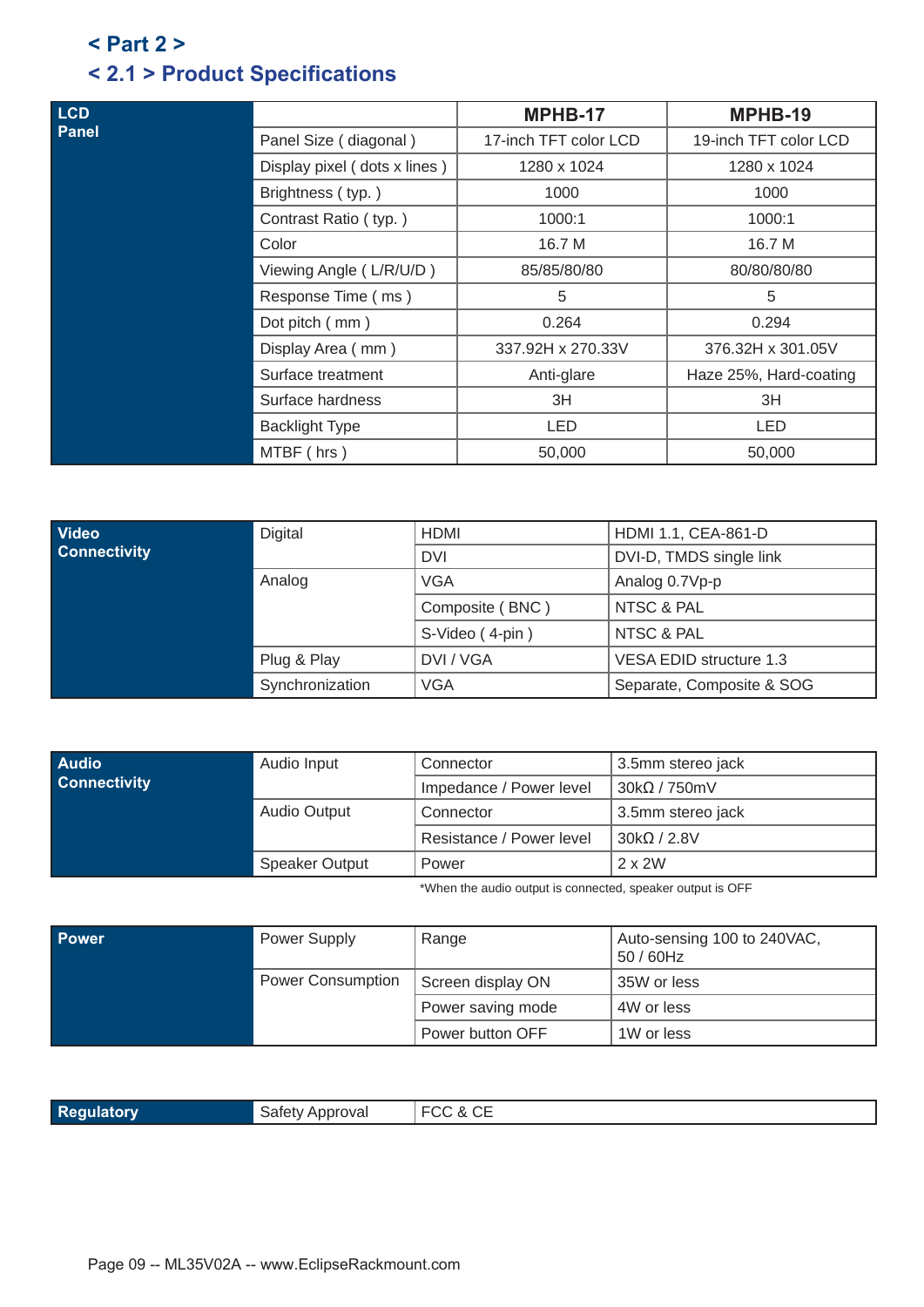### **MPHB-17 / 19**

| <b>Environmental</b><br><b>Conditions</b> | Operating | Temperature<br>Humidity | 0 to $50^{\circ}$ C degree<br>20~90%, non-condensing |
|-------------------------------------------|-----------|-------------------------|------------------------------------------------------|
|                                           | Storage   | Temperature             | -5 to 60°C degree                                    |
|                                           |           | Humidity                | 5~90%, non-condensing                                |
|                                           |           | Shock                   | 10G acceleration (11ms duration)                     |
|                                           |           | Vibration               | 5~500Hz 1G RMS random                                |

| Physical             |                                   | MPHB-17                | MPHB-19                          |
|----------------------|-----------------------------------|------------------------|----------------------------------|
| <b>Specification</b> | Product ( $W \times D \times H$ ) | 480 x 54.2 x 310 mm    | 480 x 53.3 x 354.8 mm            |
|                      |                                   | 18.9 x 2.1 x 12.2 inch | $18.9 \times 2.1 \times 14$ inch |
|                      | Packing ( $W \times D \times H$ ) | 529 x 124 x 495 mm     | $529 \times 124 \times 495$ mm   |
|                      |                                   | 20.8 x 4.9 x 19.5 inch | 20.8 x 4.9 x 19.5 inch           |
|                      | Net Weight                        | 6 kgs / 13 lbs         | 6.5 kgs / 14 lbs                 |
|                      | Gross Weight                      | 8.5 kgs / 19 lbs       | 9 kgs / 20 lbs                   |

| <b>Applicable</b> | DVI-D / VGA Input | PC Signal | 1280 x 1024 x 60 / 75Hz     |
|-------------------|-------------------|-----------|-----------------------------|
| Format            |                   |           | 1280 x 960 x 60Hz           |
|                   |                   |           | 1280 x 760 x 60 / 75Hz      |
|                   |                   |           | 1152 x 864 x 75Hz           |
|                   |                   |           | 1024 x 768 x 60 / 70 / 75Hz |
|                   |                   |           | 848 x 480 x 60Hz            |
|                   |                   |           | 800 x 600 x 60 / 72 / 75Hz  |
|                   |                   |           | 720 x 400 x 70Hz            |
|                   |                   |           | 640 x 480 x 60 / 72 / 75Hz  |
|                   |                   |           | 640 x 400 x 70Hz            |
|                   |                   |           | 640 x 350 x 70Hz            |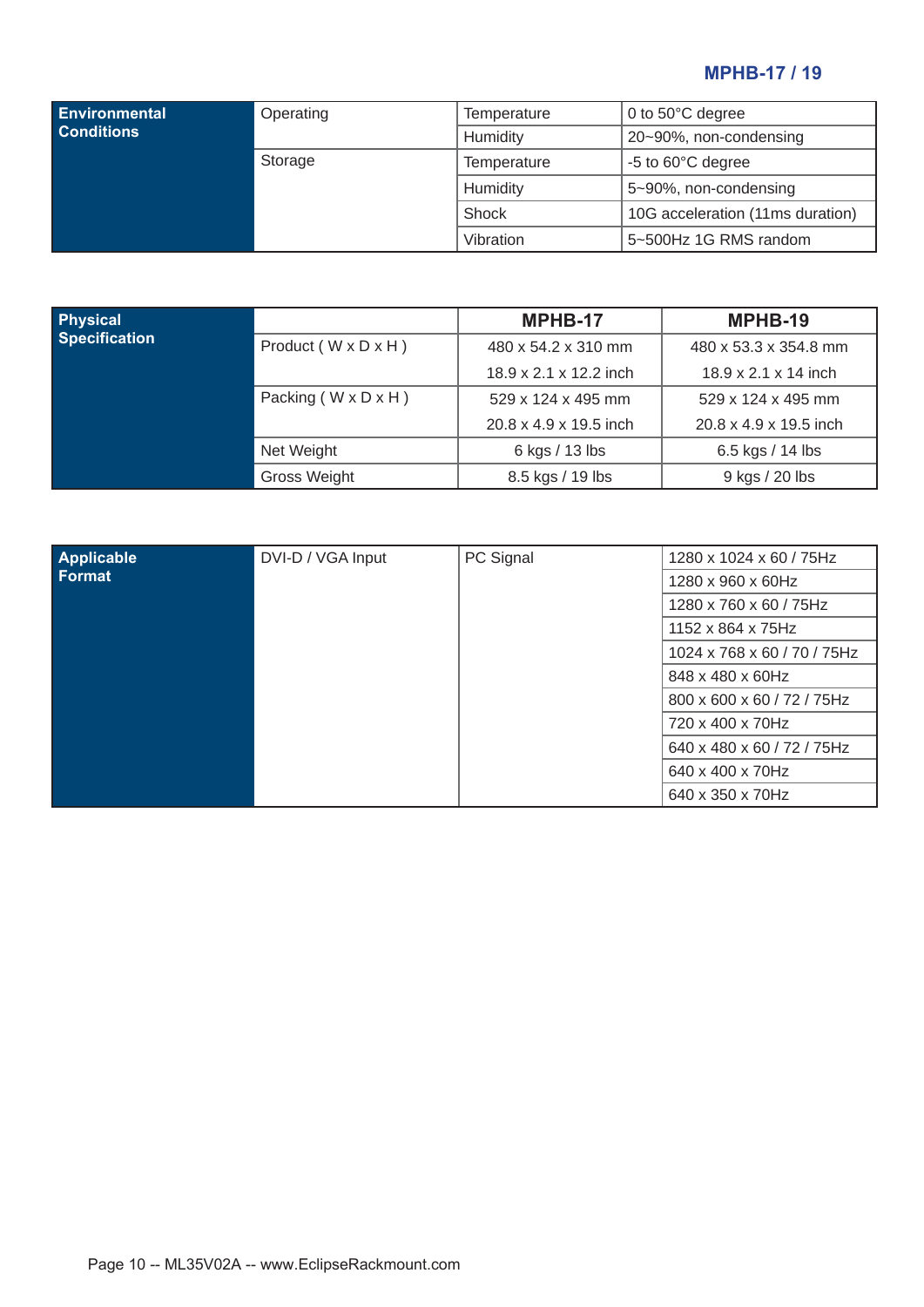### **< 2.2 > On-Screen Display Operation ( OSD )**



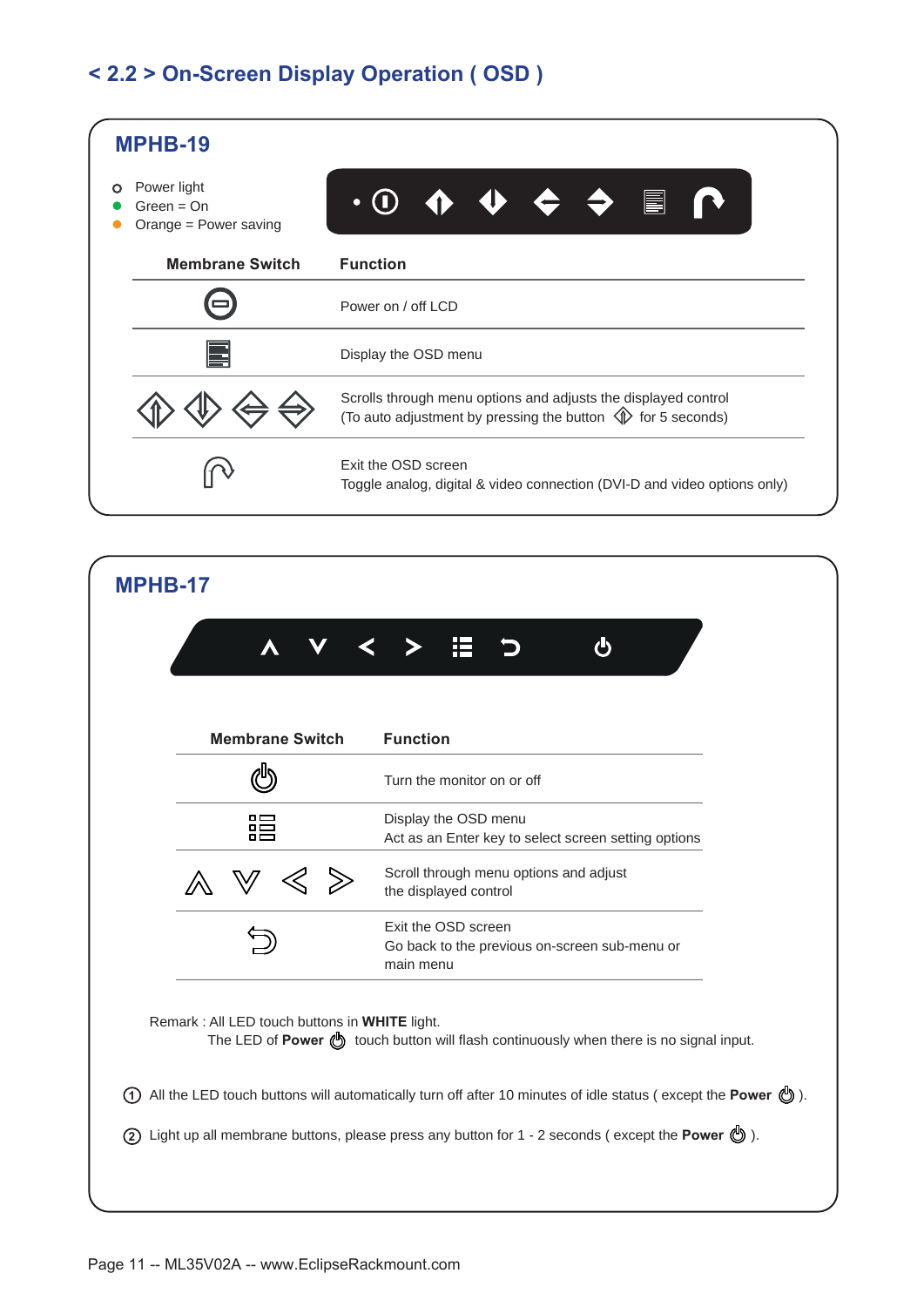### **< 2.2 > On-Screen Display Operation ( OSD ) MPHB-17 / 19**

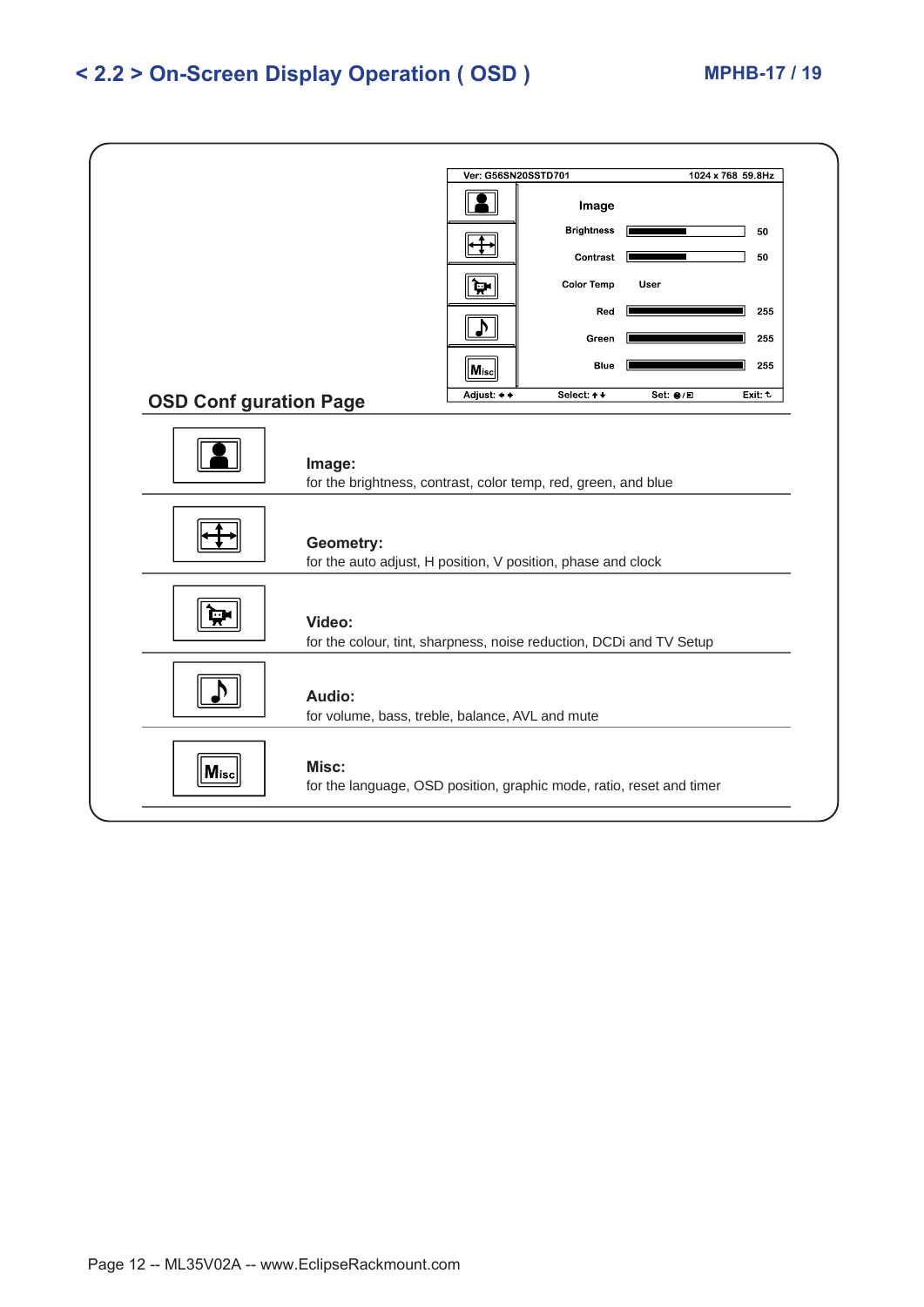## **< 3.1 > Options : 3G / HD / SD-SDI input < Part 3 >**



The SDI input is an ideal solution for the broadcastgrade video and high resolution CCTV market.

Designed for use with CyberView Full HD 1080p and ultra high resolution 1920 x 1200 LCD displays, the board provides an SDI input module without using additional space or power and it comes standard with a 2-year warranty.

|              |                                                                    |                                                   | en                        |
|--------------|--------------------------------------------------------------------|---------------------------------------------------|---------------------------|
| DVI-D        | Audio                                                              | Power BNC S-Video VGA                             | <b>HDMI</b>               |
| 圃囲)∘<br>lo i | $\cup$<br>$\bigcup_{\text{out } -\text{ in } -}$<br>in<br>Video PC | 0<br>Õ<br>$\bm{\mathsf{\odot}}$<br>∦∵∷∵:`\¢<br>)) | — " о н<br>out<br>ın<br>٠ |

\*\*\* For **SDI** option, the AD board will be upgraded to AV3.0, and this comes standard with HDMI, DVI-D, VGA, S-Video, BNC and audio inputs.

| <b>INPUT</b> | 3G-SDI IN  | BNC x 1 / 0.8Vp-p (75 ohm)                     |
|--------------|------------|------------------------------------------------|
|              | 3G-SDI OUT | BNC x 1 / Active through, equalized & relocked |

| <b>Standard Compliance</b> | Video | SMPTE 425M / 274M / 296M / 125M<br><b>ITU-R BT.656</b> |
|----------------------------|-------|--------------------------------------------------------|
|                            | Audio | SMPTE 299M / 272M-C                                    |

| <b>Compatible Video Format</b> | 3G-SDI       | 1080p<br>1080p<br>1080i<br>720 <sub>p</sub> | @60 / 50Hz, 4:2:2<br>@30 / 25 / 24Hz, 4:4:4<br>@60 / 50Hz, 4:4:4<br>@60 / 50Hz, 4:4:4 |
|--------------------------------|--------------|---------------------------------------------|---------------------------------------------------------------------------------------|
|                                | HD-SDI       | 1080p<br>1080i<br>720 <sub>p</sub>          | @30 / 25 / 24Hz, 4:2:2<br>@60 / 50Hz, 4:2:2<br>@60 / 50Hz, 4:2:2                      |
|                                | SD-SDI       | 480i                                        | @60Hz, 4:2:2                                                                          |
|                                | ITU-R BT.656 | 576i                                        | @50Hz, 4:2:2                                                                          |

| 3G-SDI | 48kHz, 16 / 20 / 24 bit, 2 CH, Synchronized Video                    |
|--------|----------------------------------------------------------------------|
| HD-SDI | 48kHz, 16 / 20 / 24 bit, 2 CH, Synchronized Video                    |
| SD-SDI | 48kHz, 16 / 20 / 24 bit, 2 CH, Synchronized /<br>Asynchronized Video |
|        |                                                                      |

| <b>Max. Transmission Distance</b> | 3G-SDI | 150m at 2.97Gb/s  |
|-----------------------------------|--------|-------------------|
| 25 ohm coaxial cable              | HD-SDI | 250m at 1.485Gb/s |
|                                   | SD-SDI | 480m at 270Mb/s   |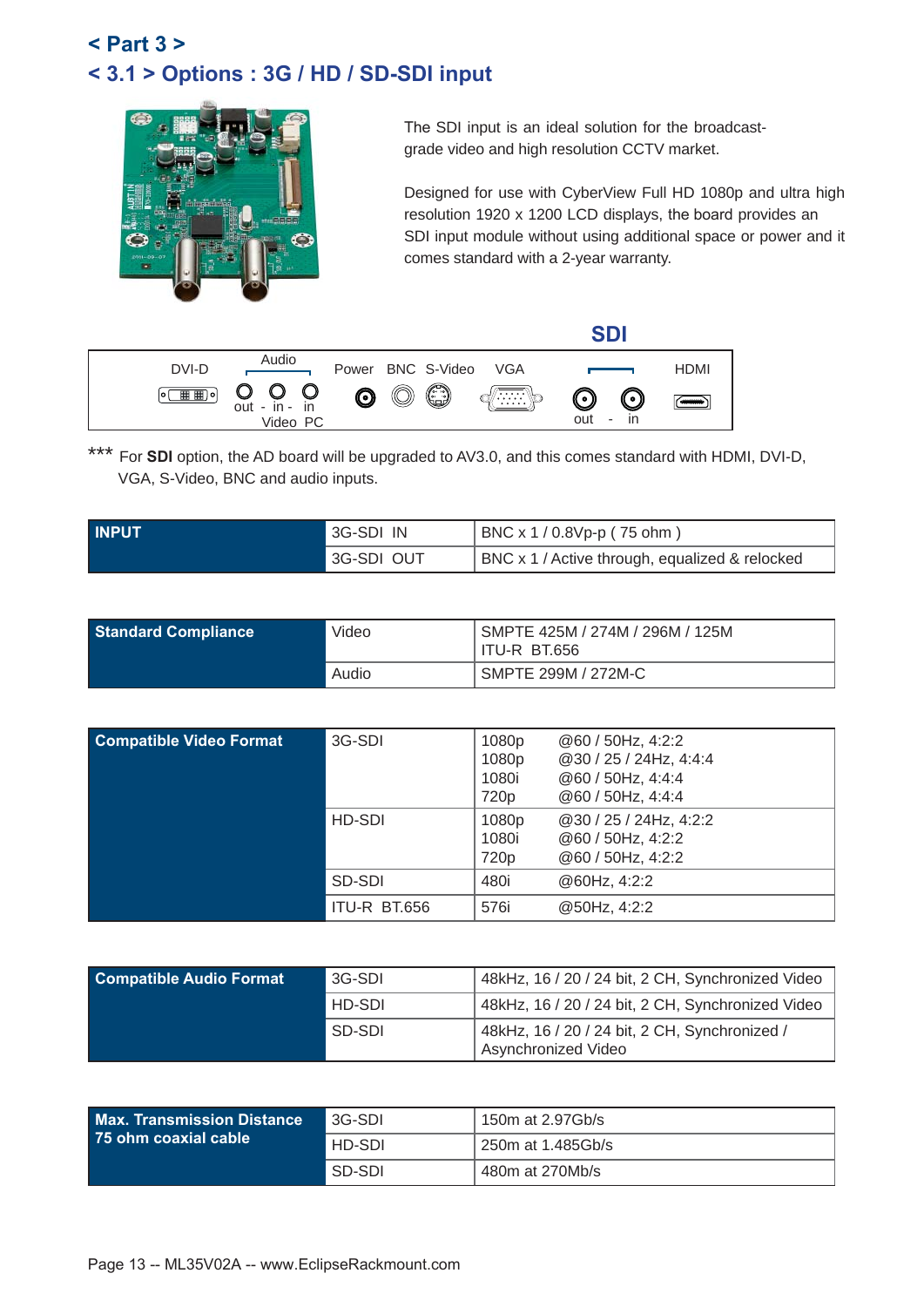### **MPHB-17 / 19**

### **< 3.2 > Options : MCS ( Multi-Display Control )**



The MCS solution is able to control the OSD of various CyberView LCD displays up to 64 units.

The RS-232C is used for the communication between the PC and first display via a 15' serial cable, while the CAN bus is used for the LCD displays. They may be cascaded together via Cat 5/6 and daisy chained up to 1,000 meters.

Specifically designed for our displays, the MCS input module saves additional space/power and is covered by the 2-year standard warranty.



\*\*\* For additional information and specs on MCS, please contact your supplier

For MCS option, casing depth will be changed.



Page 14 -- ML35V02A -- www.EclipseRackmount.com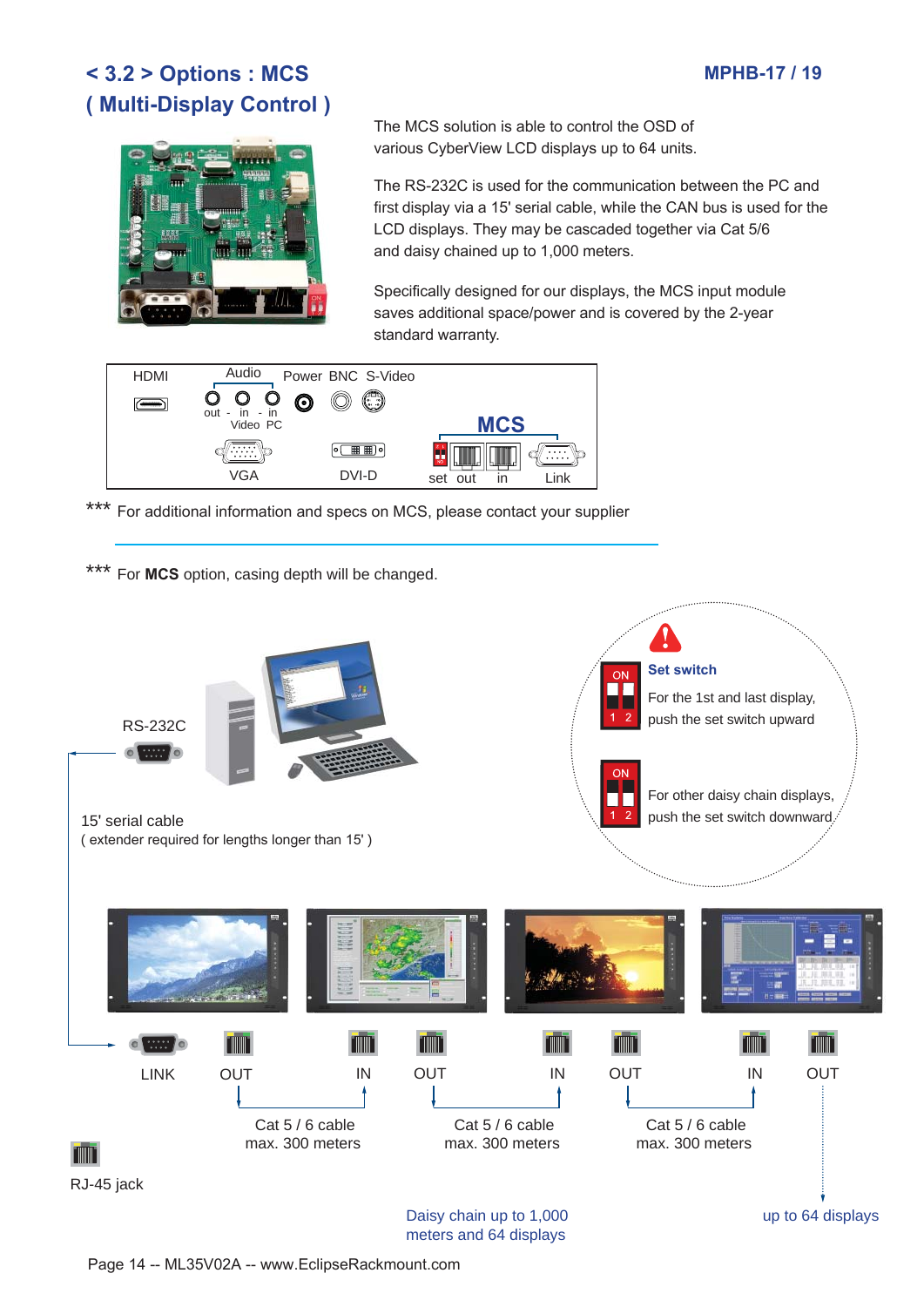### **< 3.3 > AV2.2D Upgrade Options :**

- **DVI-D**  ( DVI-D TMDS single link )
- **BNC** ( S-Video + Composite, BNC )
- **Audio** ( 3.5mm audio jacks for audio in & out, and 2W + 2W speakers )



### **< 3.4 > AV2.2H Upgrade Options :**

- **HDMI** ( HDMI 1.1, CEA-861-D )
- **BNC** ( S-Video + Composite, BNC )
- **Audio** ( 3.5mm audio jacks for audio in & out, and 2W + 2W speakers )

| Audio                                                                    | Power BNC S-Video VGA                            | <b>HDMI</b> |
|--------------------------------------------------------------------------|--------------------------------------------------|-------------|
| $\bigcirc$ $\bigcirc$ $\bigcirc$ $\bigcirc$<br>out - in - in<br>Video PC | $\circledcirc$<br>$\sqrt{\cdots}$<br>$\bf \odot$ | $ -$        |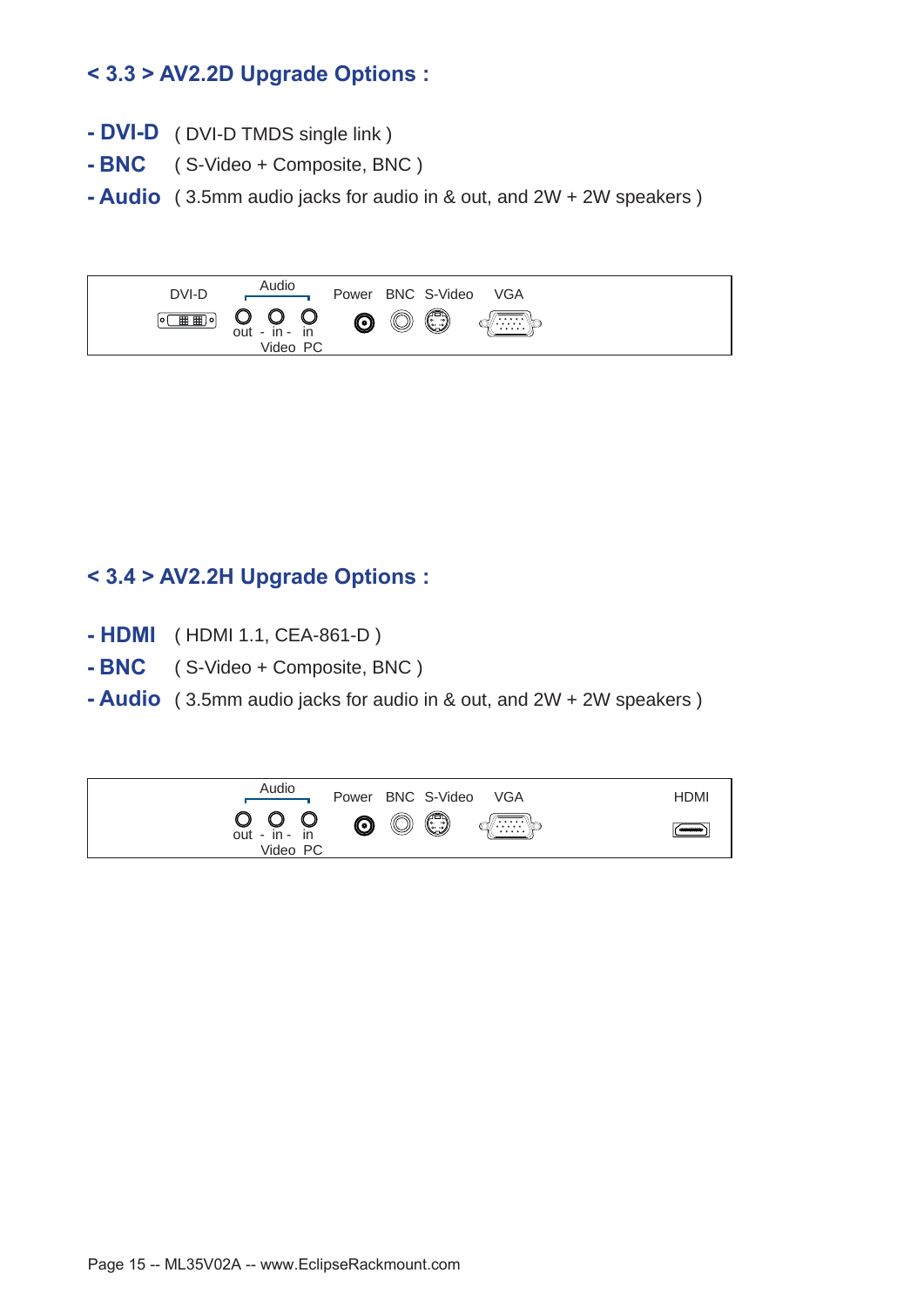## < 3.5 > Options : Touch-Screen & Driver **MPHB-17 / 19**

#### **17" / 19" USB Touch-Screen Specification**

| Model                        | 17'                                                            | 19"                     | 17"                              | 19"          |
|------------------------------|----------------------------------------------------------------|-------------------------|----------------------------------|--------------|
|                              | <b>TRB</b><br>e-Resistive                                      |                         | <b>TCB</b><br>e-Capacitive       |              |
| Technology                   |                                                                | 5-Wire Resistive        | Capacitive                       |              |
| <b>Touch Point</b>           |                                                                | Single                  |                                  | Single       |
| <b>Method</b>                |                                                                | <b>Stylus or Finger</b> |                                  | Finger       |
| <b>Activation Force</b>      | $\leq$ 50g / Stylus=R0.8<br>$\leq 50g$                         |                         |                                  |              |
| <b>Durability</b>            | 35 million touches<br>300 million touches                      |                         |                                  |              |
| <b>Response Time</b>         | 15 <sub>ms</sub>                                               |                         | $20 \text{ ms}$                  |              |
| <b>Optical Transmittance</b> | $80\% \pm 3\%$                                                 |                         |                                  | $93\% + 2\%$ |
| <b>Surface Hardness</b>      |                                                                | 3H<br>9H                |                                  |              |
| Haze                         | $8\% \pm 3\%$                                                  |                         |                                  | 7%           |
| Glass                        | $1.4 \pm 0.2$ mm                                               | $3.2 \pm 0.2$ mm        | 2.8 mm $±10\%$<br>2.8 mm $±10\%$ |              |
| <b>Connector</b>             | USB Type A                                                     |                         |                                  | USB Type A   |
| <b>Compatibility</b>         | Windows 7 / XP / Vista, Linux<br>Windows 7 / XP / Vista, Linux |                         |                                  |              |

- USB touch-screen package includes 1 x 6ft USB cable, quick reference guideline and CD disc
- For detailed information, please refer to the attached CD disc
- As the touch-screen unit is not made of toughened glass, please handle it carefully

### **USB Touch-Screen**



#### **Please follow the below steps to setup the touch-screen:**

- **Step 1.** Run the bundled CD disc or download the driver from the link below: http://www.austin-hughes.com/downloads/RMDL/software.html
- **Step 2.** Double click the Setup.exe

Please do the initial calibration

after the first setup

- **Step 3.** Follow the installation instruction to finish the setup
- **Step 4.** After installation, run the TouchKit program & the "4 point calibration"

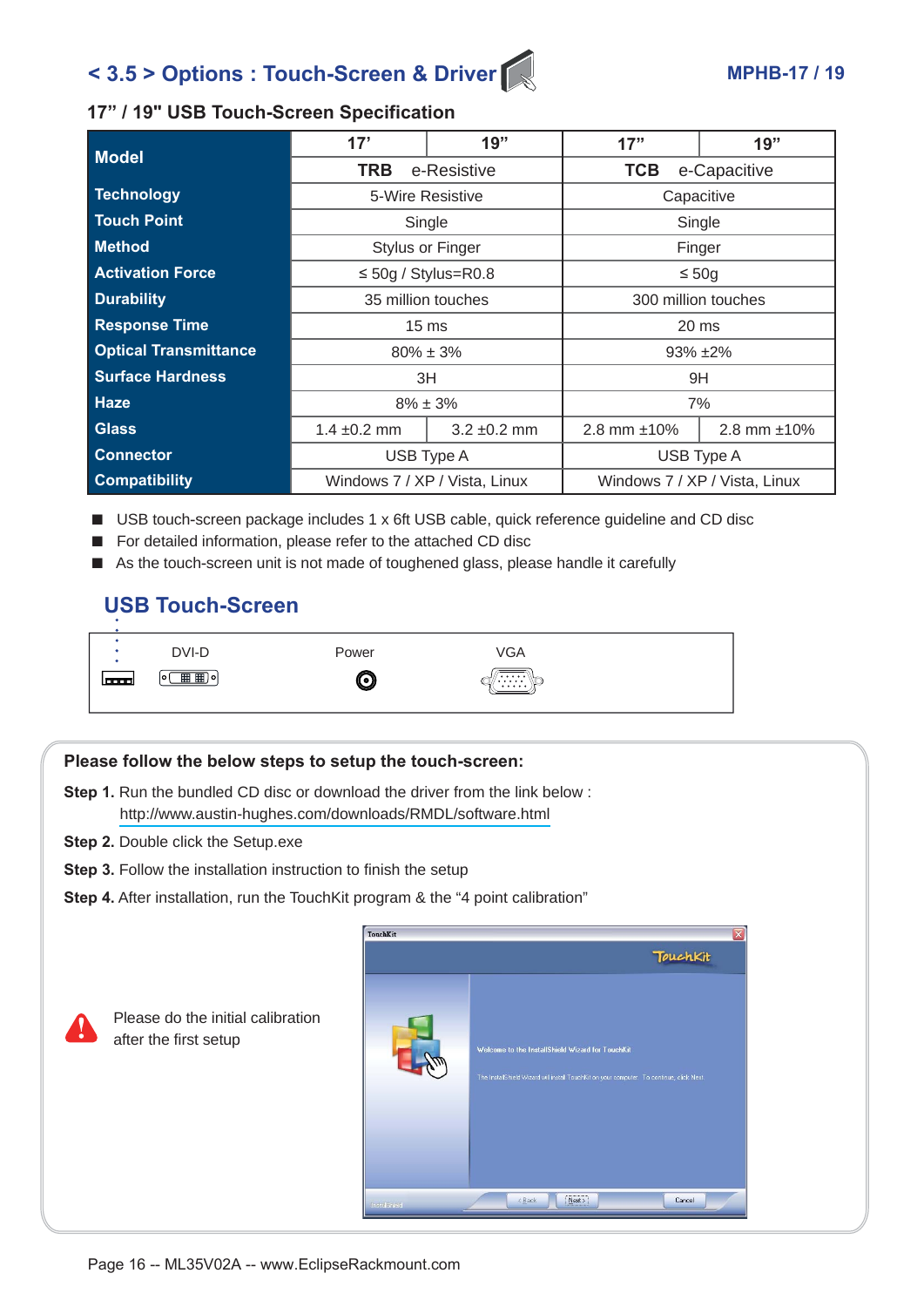# **< 3.6 > Options : DC Power**



| <b>Model</b>         | <b>24V</b> | <b>48V</b> |
|----------------------|------------|------------|
| Input rating         |            |            |
| Input voltage:       | 24-Volt    | 48-Volt    |
| Input range:         | $18 - 36V$ | $36 - 75V$ |
| Input current        |            |            |
| - No load            | 50 mA      | 50 mA      |
| - Full load          | 4880 mA    | 2442 mA    |
| <b>Output rating</b> |            |            |
| Output voltage:      | 12-Volt    | 12-Volt    |
| Output current:      | 8.3A       | 8.3A       |
| <b>Efficiency</b>    | 85%        | 86%        |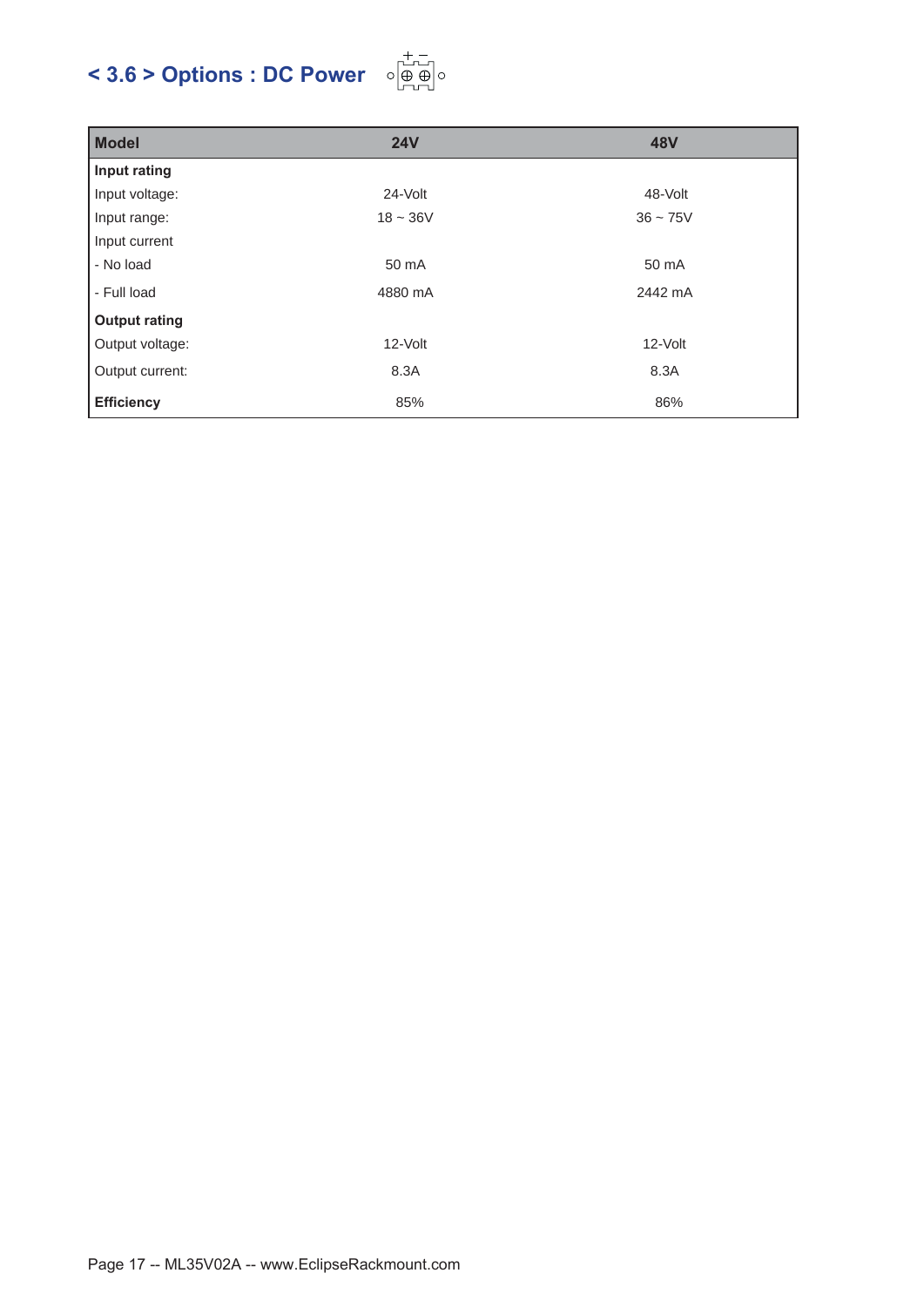### **< 3.7 > Options : MIL-Type or Lockable Connector MPHB-17 / 19**

|                                | <b>Input</b>           | Part no.      | <b>MIL Standard</b> |
|--------------------------------|------------------------|---------------|---------------------|
| MIL - type<br><b>Connector</b> | DC Power ***<br>(Male) | MS3470W8-33P  | MIL - DTL - 26482   |
|                                | VGA ***<br>(Male)      | MS3470W14-15P | MIL - DTL - 26482   |

\*\*\* There are several additional MIL DC and VGA connector types with varying design characteristics to meet cost considerations and to provide users with the most design flexibility possible. For more information, please contact your supplier.

|                              | <b>Input</b>       | Part no.                                                                                                                                                                                                                                                | <b>Standard</b> |
|------------------------------|--------------------|---------------------------------------------------------------------------------------------------------------------------------------------------------------------------------------------------------------------------------------------------------|-----------------|
| Lockable<br><b>Connector</b> | DC Power<br>(Male) | YM-Ext-461CP001<br><b>Contract Contract Contract Contract Contract Contract Contract Contract Contract Contract Contract Contract Contract Contract Contract Contract Contract Contract Contract Contract Contract Contract Contract Contract Contr</b> | D-type 3W3      |
|                              | <b>USB</b>         | LUSB - A111 - 00                                                                                                                                                                                                                                        | ۰               |

\*\*\* MIL - type or Lockable connectors above can be integrated with our LCD displays. Connectors are not available independently